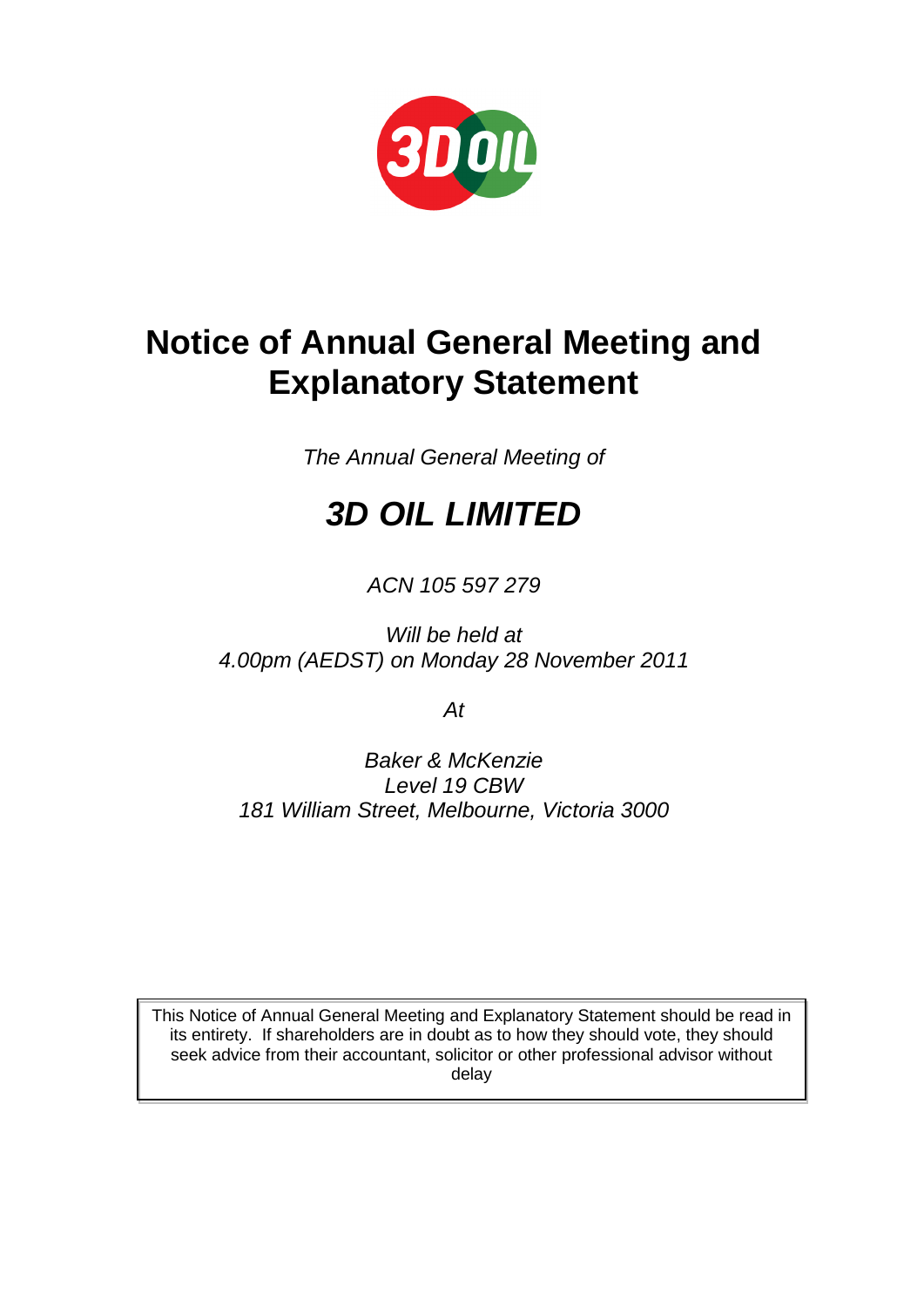#### **3D OIL LIMITED ACN 105 597 279**

**Registered office: Level 5, 164 Flinders Lane, Melbourne, Victoria 3000**

## **NOTICE OF ANNUAL GENERAL MEETING**

**Notice is given that the Annual General Meeting of Members of 3D Oil Limited (the "Company") will be held at the offices of Baker & McKenzie, Level 19 CBW, 181 William Street, Melbourne, Victoria at 4.00 pm on Monday 28 November 2011 (AEDST).**

# **AGENDA**

The Explanatory Statement and proxy form which accompany and form part of this Notice, describe in more detail the matters to be considered. Please consider this Notice, the Explanatory Statement and the proxy form in their entirety.

#### **Receipt and consideration of Accounts & Reports**

To receive and consider the financial report of the Company and the related reports of the Directors (including the Remuneration Report) and auditors for the year ended 30 June 2011.

*Note: Except for as set out in Resolution 1, there is no requirement for shareholders to approve these reports. Accordingly no resolution will be put to shareholders on this item of business.*

#### **Resolution 1: Adoption of Remuneration Report**

To consider and, if thought fit, to pass the following resolution as an ordinary resolution:

*"That for the purpose of section 250R(2) of the Corporations Act 2001 and for all other purposes, the Remuneration Report (included in the Directors' report) for the financial year ended 30 June 2011 be adopted."*

#### *Voting Exclusion*

*A vote in respect of Resolution 1 must not be cast (in any capacity) by or on behalf of any of the following persons:*

- *(a) a member of the Key Management Personnel, details of whose remuneration are included in the Remuneration Report; or*
- *(b) a closely related party of such a member,*
- *unless:*
- *(c) the person does so as a proxy appointed in writing that specifies how the proxy is to vote on Resolution 1; and*
- *(d) the vote is not cast on behalf of a person described in subparagraphs (a) or (b) above.*

*Notes: Any undirected proxies held by the Chairman of the meeting, by other Directors or other Key Management Personnel or their closely related parties for the purposes of Resolution 1 will not be voted on Resolution 1. Accordingly, if you intend to appoint a member of Key Management Personnel as your proxy, please ensure that you direct them how to vote. If you intend to appoint the Chairman of the meeting as your proxy, you can direct him to vote by either marking the box for Resolution 1 or by marking the Chairman's box on the proxy form (in which case the Chairman of the meeting will vote in favour of this item of business as your proxy).*

#### **Resolution 2: Re-election of Mr Campbell Horsfall**

To consider and, if thought fit, pass the following resolution as an ordinary resolution:

*"That Mr Campbell Horsfall, who retires by rotation as an Independent Director in accordance with the Constitution of the Company and being eligible for re-election, be re-elected as an independent Director of the Company."*

*Notes: The non-candidate directors unanimously support the re-election of Mr Campbell Horsfall. The Chairman of the meeting intends to vote undirected proxies in favour of Mr Campbell Horsfalls' re-election.*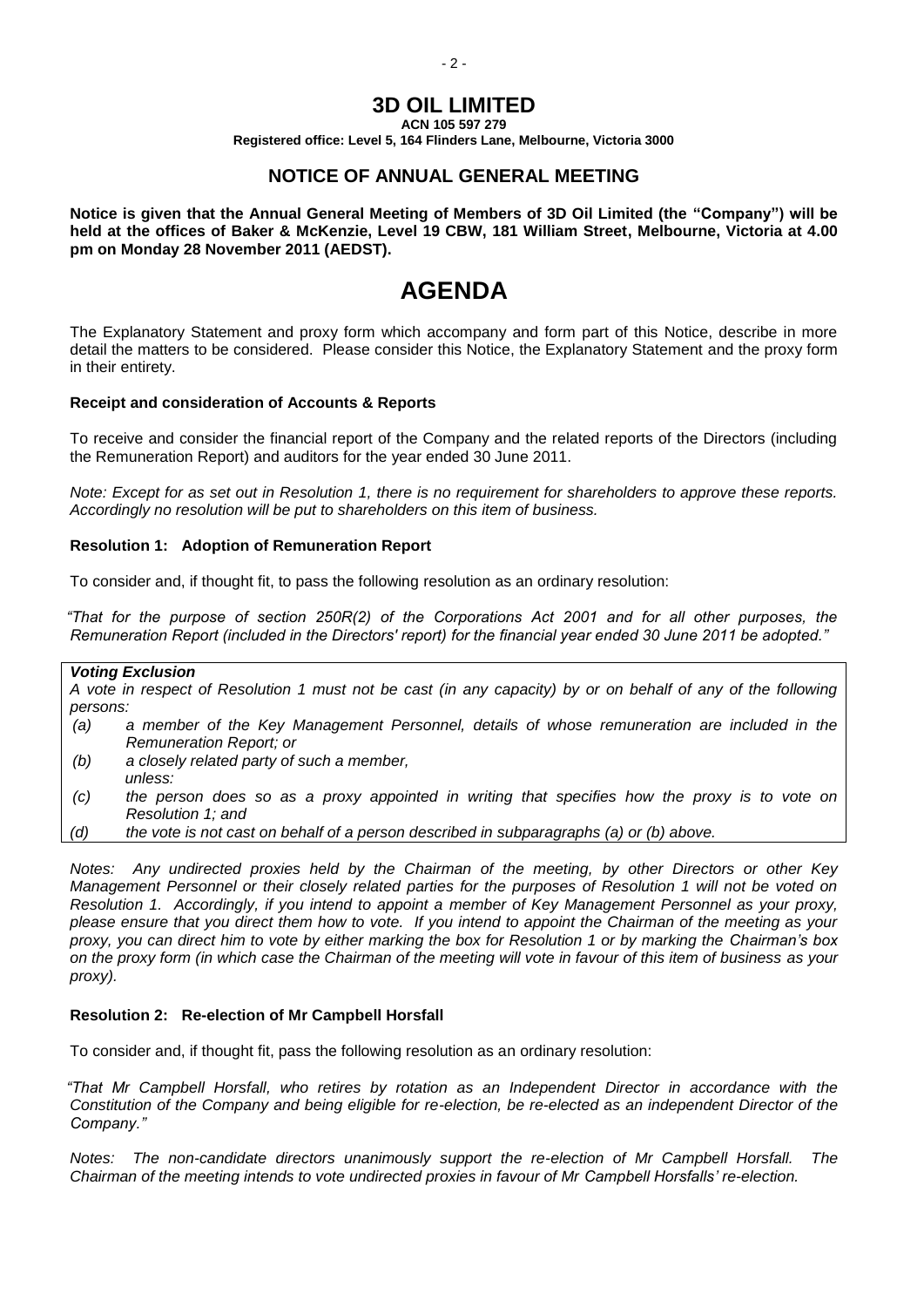#### **Resolution 3: Re-election of Ms Philippa Kelly**

To consider and, if thought fit, pass the following resolution as an ordinary resolution:

*"That Ms Philippa Kelly, who retires by rotation as an Independent Director in accordance with the Constitution of the Company and being eligible for re-election, be re-elected as an independent Director of the Company."*

*Notes: The non-candidate directors unanimously support the re-election of Ms Philippa Kelly. The Chairman of the meeting intends to vote undirected proxies in favour of Ms Philippa Kelly's re-election.*

#### **Resolution 4: Election of Mr Keith Edwards**

To consider and, if thought fit, pass the following resolution as an ordinary resolution:

*"That Mr Keith Edwards, a director who was appointed to the Board as a casual vacancy since the last annual general meeting and who retires in accordance with the Company's Constitution, being eligible and having offered himself for election, be elected as a director."*

*Notes: The non-candidate directors unanimously support the election of Mr Keith Edwards. The Chairman of the meeting intends to vote undirected proxies in favour of Mr Keith Edwards' election.*

By the order of the Board

**Melanie Leydin Director and Company Secretary**

Dated: 27 October 2011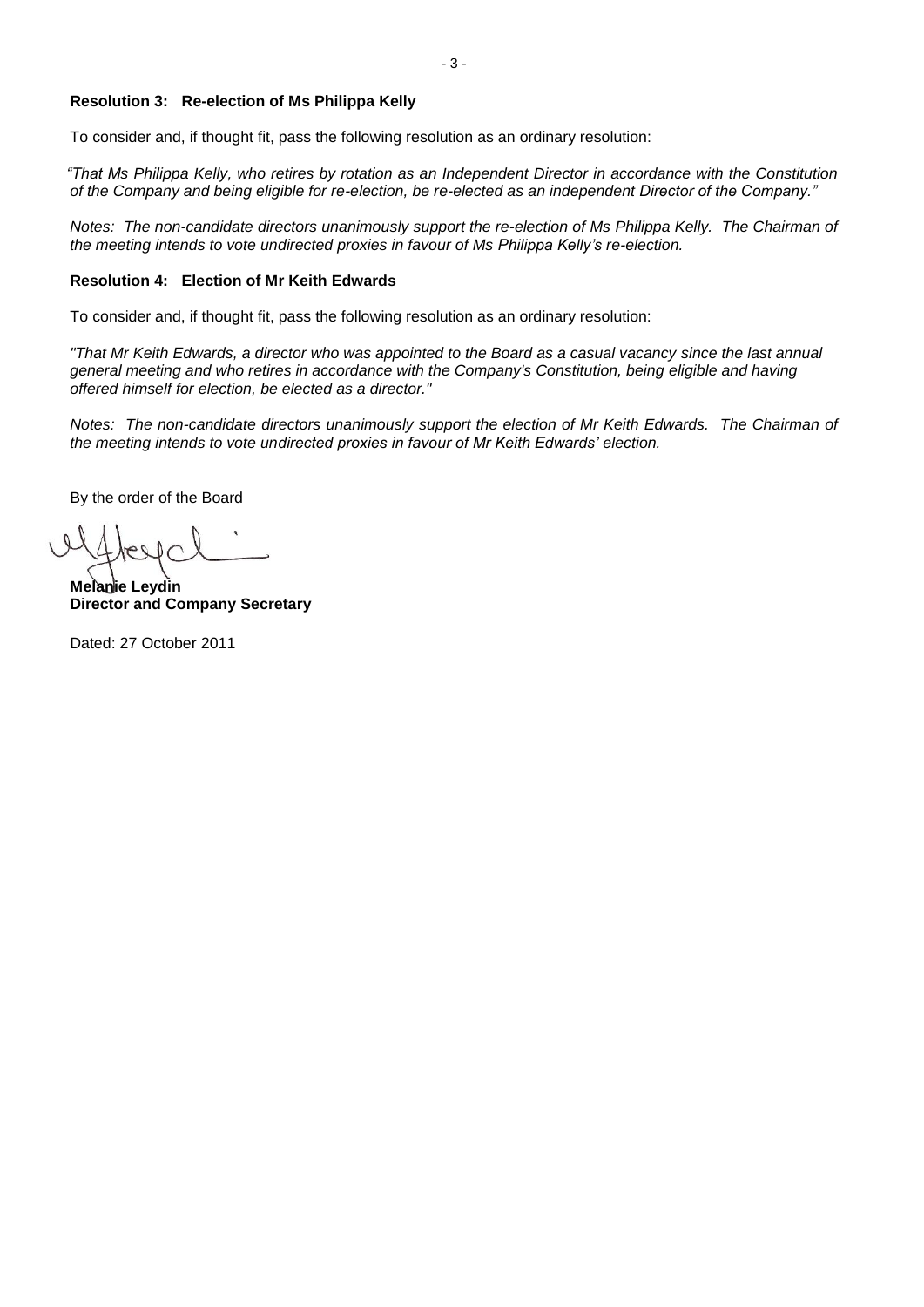## **EXPLANATORY MEMORANDUM**

#### **Receipt and consideration of Accounts & Reports**

A copy of the Annual Report for the financial year ending 30 June 2011 (which incorporates the Company's financial report, reports of the Directors (including the Remuneration Report) and the auditors) is not enclosed as there is no longer a requirement for the Company to incur the printing and distribution cost associated with doing so for all shareholders. You may obtain a copy free of charge in hard copy form by contacting the Company by phone at (03) 9650 9866, and you may request that this occurs on a standing basis for future years. Alternatively you may access the annual report at the Company's website: www.3doil.com.au or via the Company's announcement platform on ASX. Except for as set out in Resolution 1, no resolution is required on these reports.

#### **Resolution 1: Adoption of Remuneration Report**

The Corporations Act requires that at a listed Company's Annual General Meeting, a resolution that the remuneration report be adopted must be put to the shareholders. However, section 250R(3) of the *Corporations Act 2001* expressly provides that the vote on such a resolution is advisory only and does not bind the Directors or the Company.

The Remuneration Report sets out the Company's remuneration arrangements for the Directors and senior management of the Company (described as "**Key Management Personnel**"). The Remuneration Report is part of the Directors' report contained in the annual financial report of the Company for the financial year ending 30 June 2011.

A reasonable opportunity will be provided for discussion of the Remuneration Report at the Annual General Meeting.

Pursuant to the *Corporations Amendment (Improving Accountability for Director and Executive Remuneration) Bill 2011* which amended the Corporations Act from 1 July 2011, if 25% or more of votes that are cast are voted against the adoption of the remuneration report at two consecutive annual general meetings (effectively, "two strikes"), shareholders will be required to vote at the second of those annual general meetings on a resolution (referred to as a "spill resolution") that another meeting be held within 90 days at which all of the Company's Directors (other than the Managing Director and CEO) must go up for re-election. The spill resolution requirements will only be triggered where both strikes occur after 1 July 2011. On this basis, while votes on the Remuneration Report at this Annual General Meeting will be counted towards the two strikes, the first spill resolution can only potentially occur following the Company's 2012 Annual General Meeting.

Also, the *Corporations Amendment (Improving Accountability for Director and Executive Remuneration) Bill 2011* has introduced new prohibitions on key management personnel and their closely related parties from voting or voting undirected proxies on, amongst other things, remuneration matters. Accordingly, any undirected proxies held by the Chairman of the meeting, other Directors or by other Key Management Personnel or their closely related parties for the purposes of Resolution 1 will not be voted on Resolution 1.

The Company encourages all Shareholders to cast their votes in relation to Resolution 1 and if Shareholders choose to appoint a proxy, Shareholders are encouraged to direct their proxy how to vote on Resolution 1 by marking either "For", "Against" or "Abstain" on the proxy form or by marking the Chairman's box (in which case the Chairman of the meeting will vote in favour of Resolution 1 as your proxy).

#### **Resolution 2: Re-election of Mr Campbell Horsfall**

The Constitution of the Company requires that at every annual general meeting, one-third or the next highest number nearest one-third of the Directors, shall retire from office and provides that such Directors are eligible for re-election at the meeting. Mr Horsfall has been a non-executive independent Director since 20 November 2006 and Chairman since 23 January 2009, and was last re-elected as an independent Director at the Company's 2010 Annual General Meeting. He retires by rotation and, being eligible, offers himself for reelection.

Campbell Horsfall is a lawyer with extensive experience in the petroleum industry and has held positions as Company Solicitor for BP Australia Ltd, BHP Petroleum, Japan Australia LNG (MIMI) Pty Ltd and was General Counsel of Vicpower Trading (formerly the State Electricity Commission of Victoria) Campbell holds Degrees in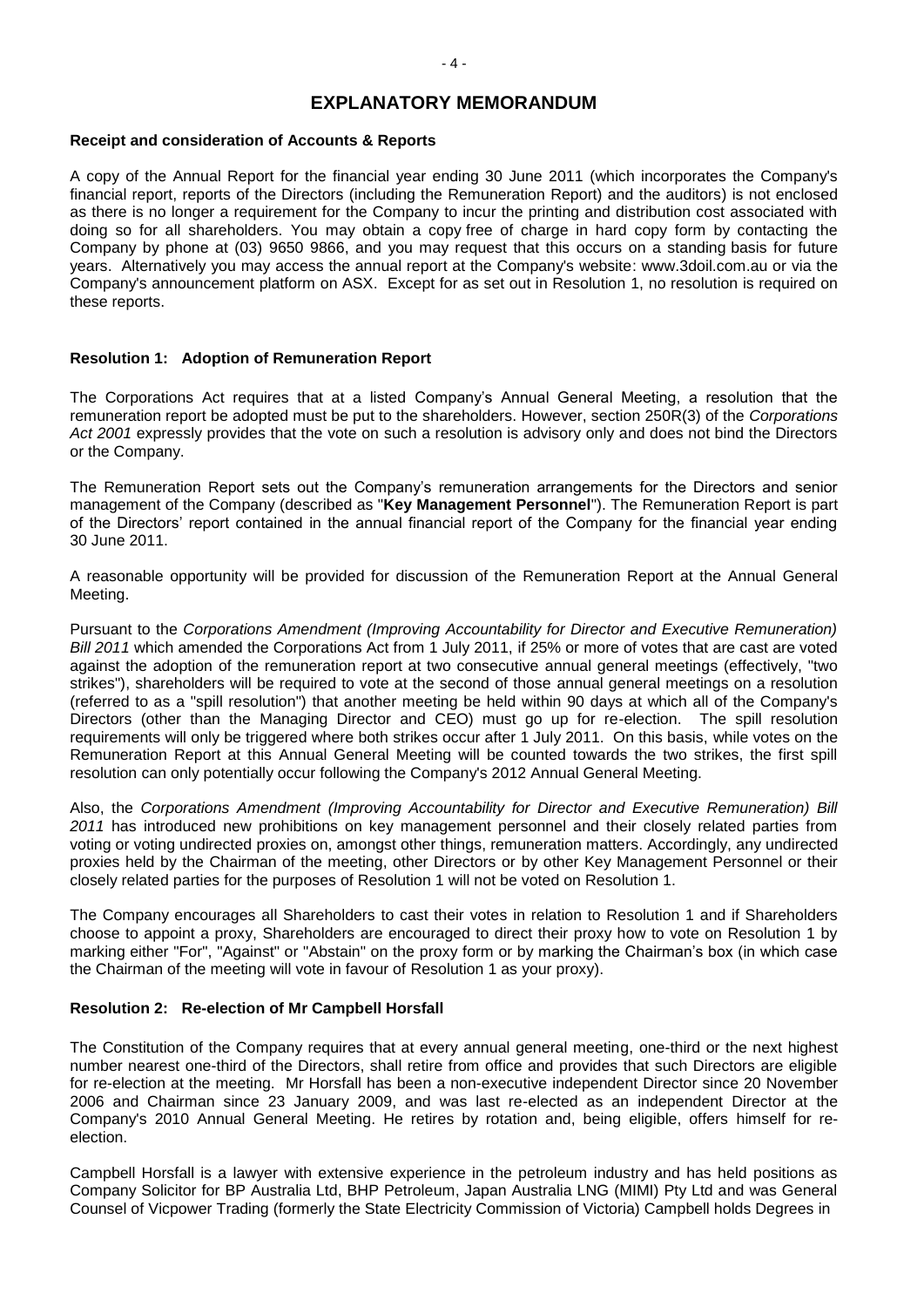Law and Commerce from the University of Melbourne and a Diploma from the Securities Institute and practices as a barrister in Melbourne. Campbell has commercial expertise in fund raisings, mergers and acquisitions as well as the day to day running of an ASX listed public company. He has been a director of two other public companies and was a non-executive director of Orchard Petroleum Limited. Orchard Petroleum is an oil and gas exploration company based in California USA.

#### **Resolution 3: Re-election of Ms Philippa Kelly**

The Constitution of the Company requires that at every annual general meeting, one-third or the next highest number nearest one-third of the Directors, shall retire from office and provides that such Directors are eligible for re-election at the meeting. Ms Kelly has been a non-executive independent Director since 5 January 2010 and was last elected as an independent Director at the Company's 2010 Annual General Meeting. She retires by rotation and, being eligible, offers herself for re-election.

Philippa has over 25 years experience in the corporate sector, with a background in law and investment banking. She is Chief Operating Officer of the Juilliard Group of Companies, a private property group. Philippa was previously an investment banker with Goldman Sachs JBWere, involved in equity raisings, corporate structuring and acquisitions and mergers for a broad range of resources companies. She has a longstanding exposure and involvement with public boards, with a strong governance and risk management focus. Philippa is also a member of Deakin University Council and its Finance & Business Affairs, and Campus Planning Committees and Treasurer of the Australian Drug Foundation.

#### **Resolution 4: Election of Mr Keith Edwards**

Mr Keith Edwards was appointed as an independent director on 30 June 2011 as a casual vacancy and retires in accordance with the Company's Constitution and is eligible for election.

Mr Edwards, who is Melbourne based, has extensive oil and gas experience. He has had over 28 years in the petroleum industry in company management, business development (both upstream and downstream) and project financing in addition to his foundation technical areas of petroleum engineering, oil and gas field development, engineering, operations, gas marketing, and project evaluation. He has worked with both oil majors (BHP Billiton and Shell International) and also a mid cap, Nexus Energy. His most recent position was as Nexus's General Manager of Business Development and Corporate Planning.

Dated: 27 October 2011

By the order of the Board

**Melanie Leydin Director and Company Secretary**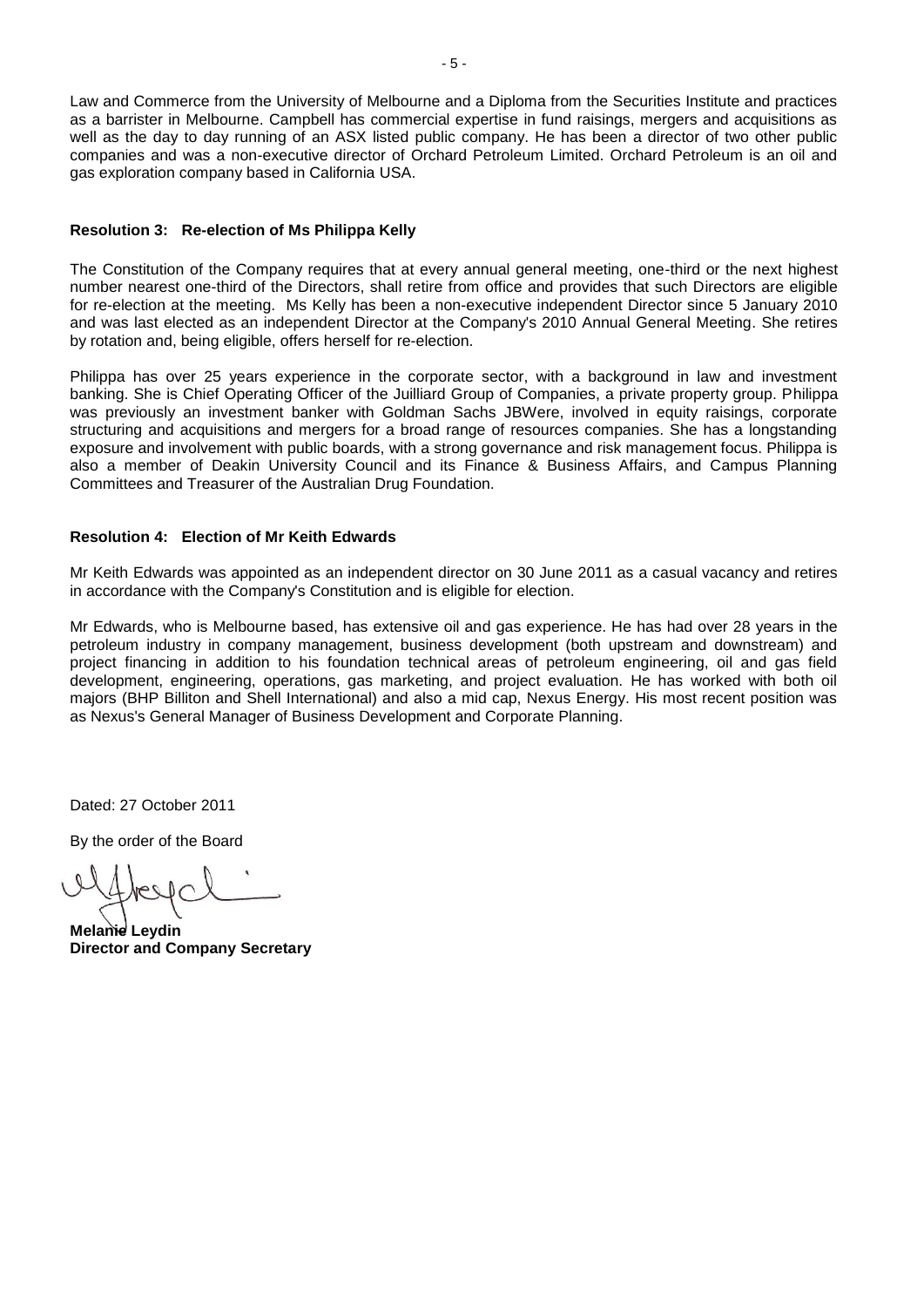# **PROXY AND VOTING INSTRUCTIONS**

- 1. For the purposes of the Corporations Act, the Company has determined that all securities of the Company recorded on the Company's register as at 7.00 pm (AEDST) on the date 48 hours before the date of the Annual General Meeting will be taken, for the purposes of the Meeting, to be held by the persons who held them at that time.
- 2. The details of the Resolutions contained in the Explanatory Statement accompanying this Notice of Meeting should be read together with, and forms part of this Notice of Meeting.
- 3. A shareholder entitled to attend and vote is entitled to appoint not more than two proxies. Where more than one proxy is appointed, each proxy must be appointed to represent a specified proportion of the shareholder's voting rights. If the shareholder appoints two proxies and the appointment does not specify this proportion, each proxy may exercise half of the votes. A proxy need not be a shareholder of the Company.
- 4. If a proxy is not directed how to vote on an item of business, the proxy may vote or abstain from voting on that resolution as they think fit.
- 5. If a proxy is instructed to abstain from voting on an item of business, they are directed not to vote on the shareholder's behalf on the poll and the shares that are the subject of the proxy appointment will not be counted in calculating the required majority.
- 6. Shareholders who return their proxy forms with a direction on how to vote but do not nominate the identity of their proxy will be taken to have appointed the Chairman of the meeting as their proxy to vote on their behalf.
- 7. If a proxy form is returned but the nominated proxy does not attend the meeting, or does not vote on the resolution, the Chairman of the meeting will act in place of the nominated proxy and vote in accordance with any instructions.
- 8. Proxy appointments in favour of the Chairman of the meeting, the secretary or any Director that do not contain a direction on how to vote will be used where possible to support each of the resolutions proposed in this Notice.
- 9. Where a voting exclusion applies, the Company need not disregard a vote if it is cast by a person excluded from voting as a proxy for a person who is entitled to vote in accordance with the directions on the proxy form, or where it is cast by the person chairing the meeting as proxy for a person who is entitled to vote, in accordance with the directions on the proxy form to vote as the proxy decides.
- 10. Key Management Personnel and their closely related parties will not be able to vote your proxy on Resolution 1 unless you direct them how to vote. If you intend to appoint a member of the Key Management Personnel as your proxy, please ensure that you direct them how to vote on Resolution 1. If you intend to appoint the Chairman of the meeting as your proxy, you can direct him to vote by either marking the box for Resolution 1 or by marking the Chairman's box on the proxy form (in which case the Chairman of the meeting will vote in favour of this item of business).
- 11. A proxy form is attached. If required it should be completed, signed and returned to the Company's registered office or Computershare Investor Services Pty Ltd in accordance with the instructions set out in the proxy form by no later than 4:00 pm (AEDST) on 26 November 2011.

#### **By Mail:**

Computershare Investor Services Pty Limited GPO Box 242 Melbourne Victoria 3001 Australia

**Alternatively you can fax your form to:**

(within Australia) 1800 783 447 (outside Australia) +61 3 9473 2555

Relevant custodians may lodge their proxy forms online by visiting [www.intermediaryonline.com](http://www.intermediaryonline.com/)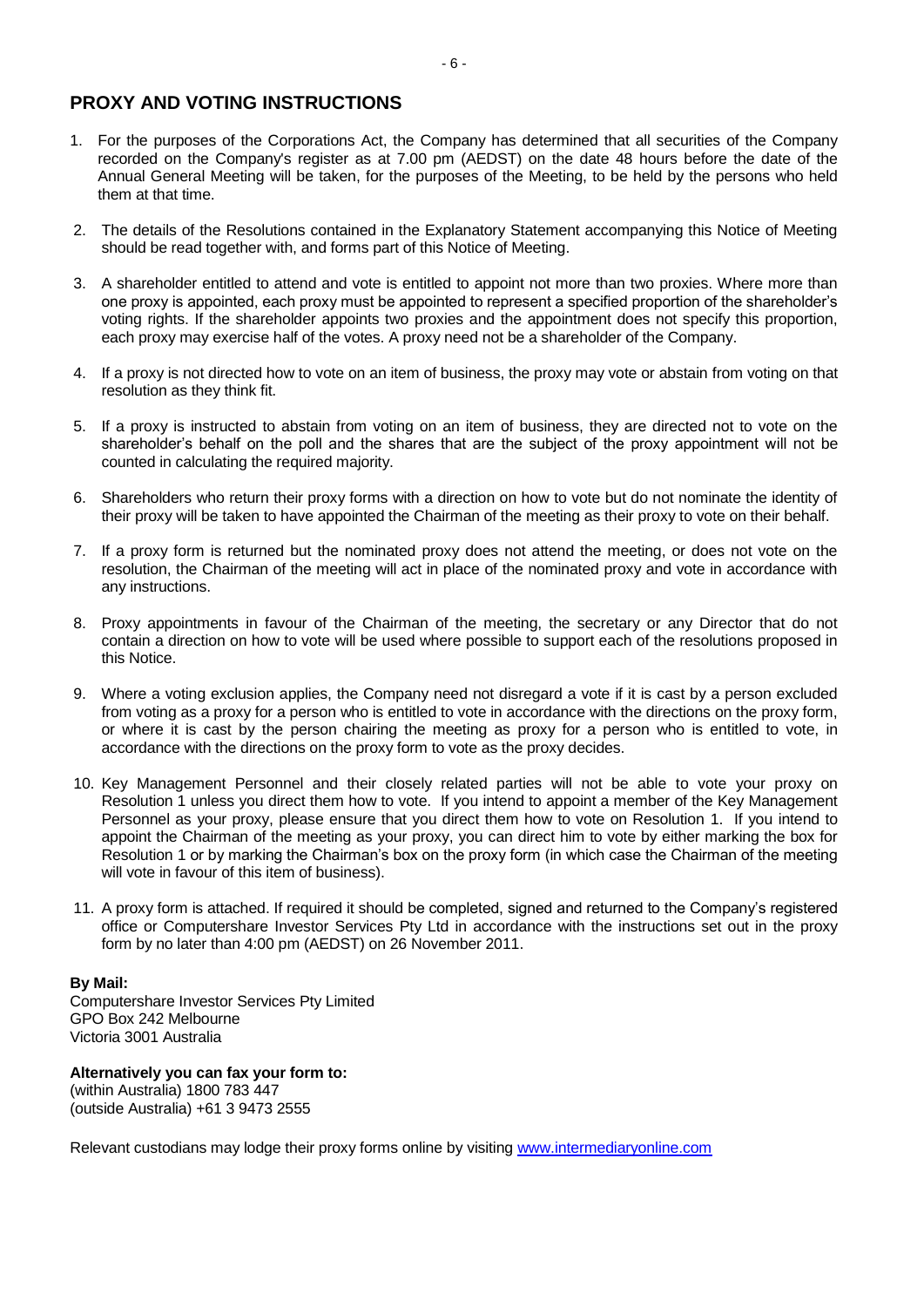#### **GLOSSARY**

The following terms have the following meanings in this Explanatory Statement:

"**ASIC**" means the Australian Securities and Investments Commission;

"**ASX**" means ASX Limited or the Australian Securities Exchange, as the context requires;

"**AEDST**" means Australian Eastern Daylight Savings Time.

"**Board**" means the Directors acting as the board of Directors of the Company or a committee appointed by such board of Directors;

"**Company**" means 3D Oil Limited ABN 40 105 597 279;

"**Corporations Act**" means the Corporations Act 2001 (Cth);

"**Director**" means a Director of the Company;

"**Listing Rules**" means the Listing Rules of the ASX;

"**Notice**" means the Notice of Meeting accompanying this Explanatory Statement;

**"Remuneration Report"** means the remuneration report which forms part of the Directors' Report of 3D Oil for the financial year ended 30 June 2011 and which is set out in the 2011 Annual Report.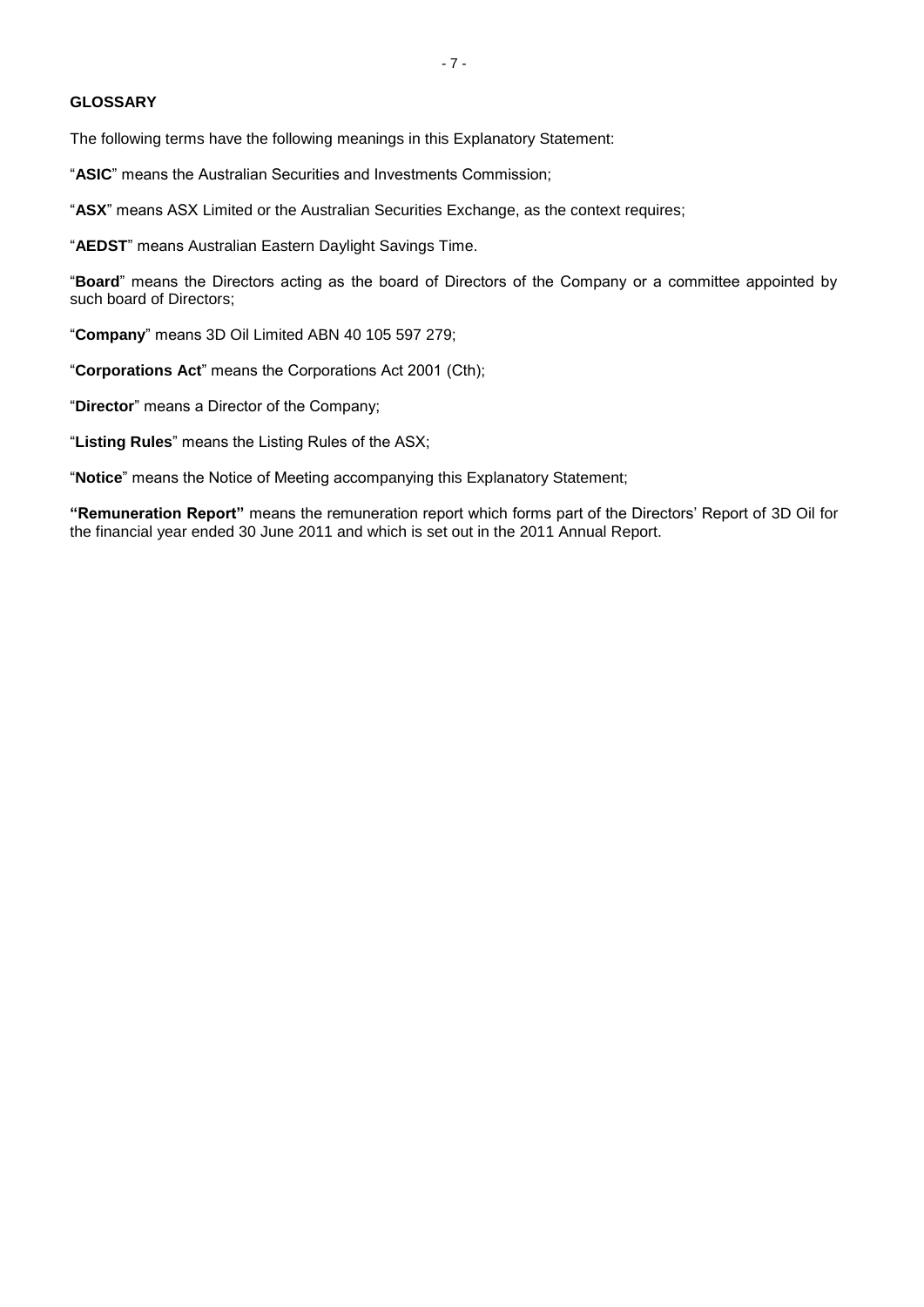

000001 <sup>000</sup> TDO MR SAM SAMPLE FLAT 123 123 SAMPLE STREET THE SAMPLE HILL SAMPLE ESTATE SAMPLEVILLE VIC 3030

## **Lodge your vote:**

# **By Mail:**

Computershare Investor Services Pty Limited GPO Box 242 Melbourne Victoria 3001 Australia

Alternatively you can fax your form to (within Australia) 1800 783 447 (outside Australia) +61 3 9473 2555

For Intermediary Online subscribers only (custodians) www.intermediaryonline.com

**For all enquiries call:**

(within Australia) 1300 850 505 (outside Australia) +61 3 9415 4000

# **Proxy Form**

\*<br>\* London<br>Timografia

## **For your vote to be effective it must be received by 4:00 PM (AEDST) Saturday, 26 November 2011**

# **How to Vote on Items of Business**

All your securities will be voted in accordance with your directions.

### **Appointment of Proxy**

**Voting 100% of your holding:** Direct your proxy how to vote by marking one of the boxes opposite each item of business. If you do not mark a box your proxy may vote as they choose. If you mark more than one box on an item your vote will be invalid on that item.

**Voting a portion of your holding:** Indicate a portion of your voting rights by inserting the percentage or number of securities you wish to vote in the For, Against or Abstain box or boxes. The sum of the votes cast must not exceed your voting entitlement or 100%.

**Appointing a second proxy:** You are entitled to appoint up to two proxies to attend the meeting and vote on a poll. If you appoint two proxies you must specify the percentage of votes or number of securities for each proxy, otherwise each proxy may exercise half of the votes. When appointing a second proxy write both names and the percentage of votes or number of securities for each in Step 1 overleaf.

**A proxy need not be a securityholder of the Company.**

# **Signing Instructions**

**Individual:** Where the holding is in one name, the securityholder must sign.

**Joint Holding:** Where the holding is in more than one name, all of the securityholders should sign.

**Power of Attorney:** If you have not already lodged the Power of Attorney with the registry, please attach a certified photocopy of the Power of Attorney to this form when you return it.

**Companies:** Where the company has a Sole Director who is also the Sole Company Secretary, this form must be signed by that person. If the company (pursuant to section 204A of the Corporations Act 2001) does not have a Company Secretary, a Sole Director can also sign alone. Otherwise this form must be signed by a Director jointly with either another Director or a Company Secretary. Please sign in the appropriate place to indicate the office held. Delete titles as applicable.

## **Attending the Meeting**

Bring this form to assist registration. If a representative of a corporate securityholder or proxy is to attend the meeting you will need to provide the appropriate "Appointment of Corporate Representative" prior to admission. A form may be obtained from Computershare or online at www.investorcentre.com under the information tab, "Downloadable Forms".

**Comments & Questions:** If you have any comments or questions for the company, please write them on a separate sheet of paper and return with this form.

# *Turn over to complete the form*

 $\boxed{\square}$ 

**www.investorcentre.com** View your securityholder information, 24 hours a day, 7 days a week:

**Review your securityholding**

**V** Update your securityholding

*Your secure access information is:*

**SRN/HIN: I9999999999**

**PLEASE NOTE:** For security reasons it is important that you keep your SRN/HIN confidential.